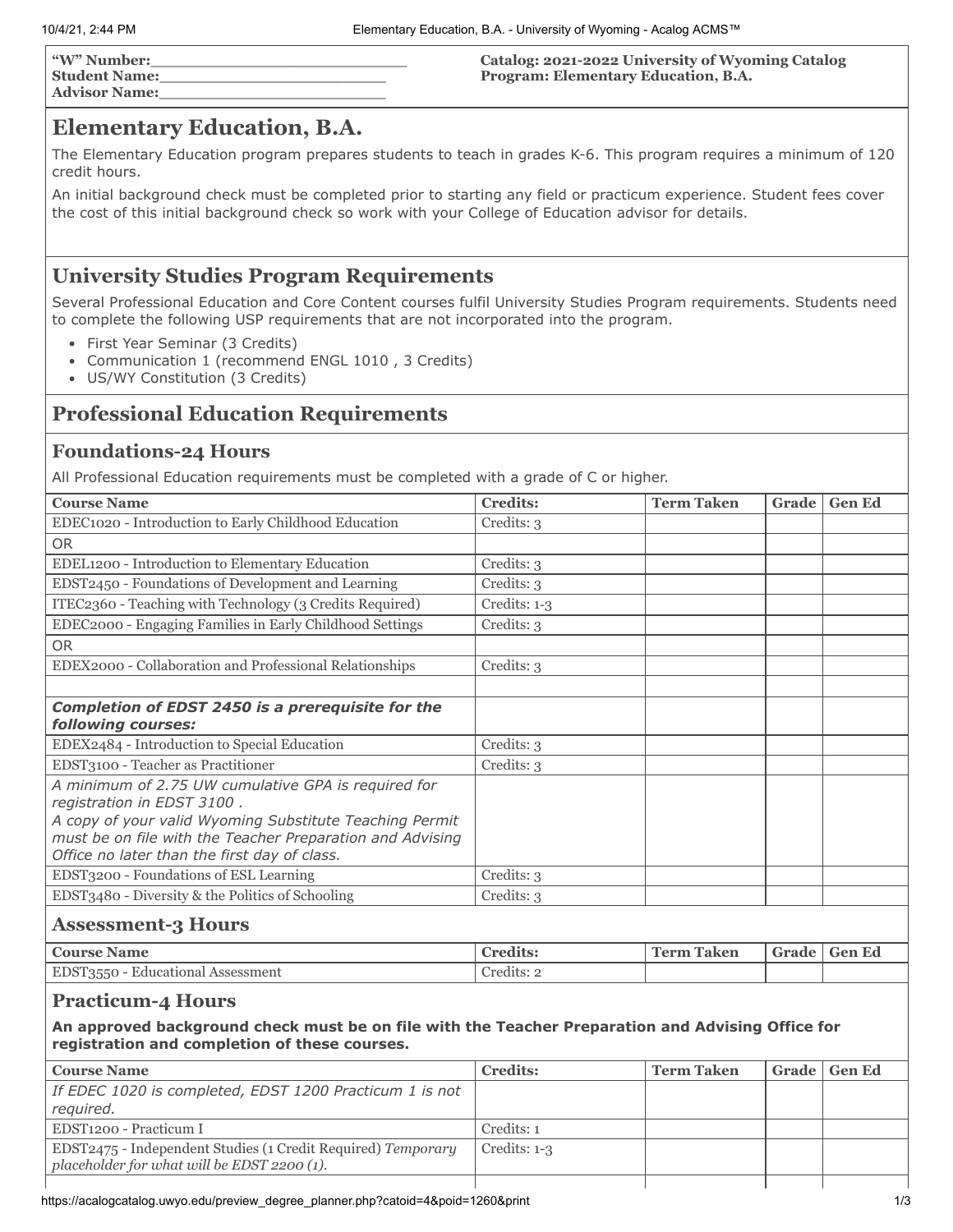| EDST3101 - Practicum 3 This requirement is typically completed<br>$\vert$ concurrently with EDST 3100 | Credits: 2 |  |  |
|-------------------------------------------------------------------------------------------------------|------------|--|--|
| .<br>$ -$                                                                                             |            |  |  |

| <b>Methods-19 Hours</b>                                                                                                                                                                                                                                        |                 |                   |              |               |
|----------------------------------------------------------------------------------------------------------------------------------------------------------------------------------------------------------------------------------------------------------------|-----------------|-------------------|--------------|---------------|
| <b>Course Name</b>                                                                                                                                                                                                                                             | <b>Credits:</b> | <b>Term Taken</b> | <b>Grade</b> | <b>Gen Ed</b> |
| • EDEL 3000 Level or Above Elementary Science Methods<br>Credits: 3<br>• EDEC 4000 Level or Above Early Childhood Literacy<br>Methods Credits: 3<br><b>Completion of EDST 3100 and EDST 3101 is a</b><br>prerequisite for enrollment in the following courses: |                 |                   |              |               |
| EDEL4109 - Elementary Humanities Education                                                                                                                                                                                                                     | Credits: 5      |                   |              |               |
| EDEL4309 - Elementary Literacy Education (3 Credits Required)                                                                                                                                                                                                  | Credits: $2-5$  |                   |              |               |
| EDEL4409 - Elementary Math/Science Education                                                                                                                                                                                                                   | Credits: 5      |                   |              |               |
| $Dogidomari n Togahina - Hajna$                                                                                                                                                                                                                                |                 |                   |              |               |

## **Residency in Teaching-15 Hours**

All methods courses must be completed prior to enrollment in EDEL 4500.

| <b>Course Name</b>                                     | <b>Credits:</b> | Taken<br><b>Term</b> | Grade | Gen Ed |
|--------------------------------------------------------|-----------------|----------------------|-------|--------|
| EDEL4500 - Residency in Teaching (15 Credits Required) | Credits: 1-16   |                      |       |        |

## **Elementary Core Content-minimum 29 Hours**

Minimum 2.5 GPA required in major content. All major content courses must be completed with a grade of C or higher prior to enrollment in EDEL 4109, EDEL 4309 and EDEL 4409.

### **Literacy**

| <b>Course Name</b>                                           | <b>Credits:</b> | <b>Term Taken</b> | Grade   Gen Ed |
|--------------------------------------------------------------|-----------------|-------------------|----------------|
| EDEL2140 - Teaching Literacy in the Elementary School        | Credits: 3      |                   |                |
| EDEL2280 - Literature for Children                           | Credits: 3      |                   |                |
| EDEL3720 - Literacy Difficulties: Assessment and Instruction | Credits: 3      |                   |                |

## **Mathematics**

| <b>Course Name</b>                                                                                                            | <b>Credits:</b> | <b>Term Taken</b> | Grade | <b>Gen Ed</b> |
|-------------------------------------------------------------------------------------------------------------------------------|-----------------|-------------------|-------|---------------|
| MATH1100 - Number and Operations for Elementary School<br><b>Teachers</b>                                                     | Credits: 3      |                   |       |               |
| MATH1105 - Data, Probability, and Algebra for Elementary School<br><b>Teachers</b>                                            | Credits: 3      |                   |       |               |
| Can be substituted with:<br>(MATH 1400 or MATH 1405 or MATH 1450) AND (STAT<br>2070 or STAT 2050), OR MATH 2200 or MATH 2350. |                 |                   |       |               |
| MATH2120 - Geometry and Measurement for Elementary School<br>Teachers                                                         | Credits: 3      |                   |       |               |

### **Science**

*Can be substituted with other approved PN sciences.*

| <b>Course Name</b>                                   | <b>Credits:</b> | <b>Term Taken</b> | Grade   Gen Ed |
|------------------------------------------------------|-----------------|-------------------|----------------|
| GEOL1070 - The Earth: Its Physical Environment       | Credits: 4      |                   |                |
| <b>OR</b>                                            |                 |                   |                |
| ASTR1070 - The Earth: Its Physical Environment       | Credits: 4      |                   |                |
| LIFE1020 - Life Science                              | Credits: 4      |                   |                |
| PHYS1090 - The Fundamentals of the Physical Universe | Credits: 4      |                   |                |

## **Social Sciences**

| <b>Course Name</b>                                                                                                 | <b>Credits:</b> | <b>Term Taken</b> | Grade | <b>Gen Ed</b> |
|--------------------------------------------------------------------------------------------------------------------|-----------------|-------------------|-------|---------------|
| GEOG1000 - World Regional Geography                                                                                | Credits: 3      |                   |       |               |
| <b>OR</b>                                                                                                          |                 |                   |       |               |
| GEOG1020 - Introduction to Human Geography                                                                         | Credits: 3      |                   |       |               |
| • Additional Social Studies course (The course completed<br>to meet the USP U.S. & WY Constitution (V) requirement |                 |                   |       |               |